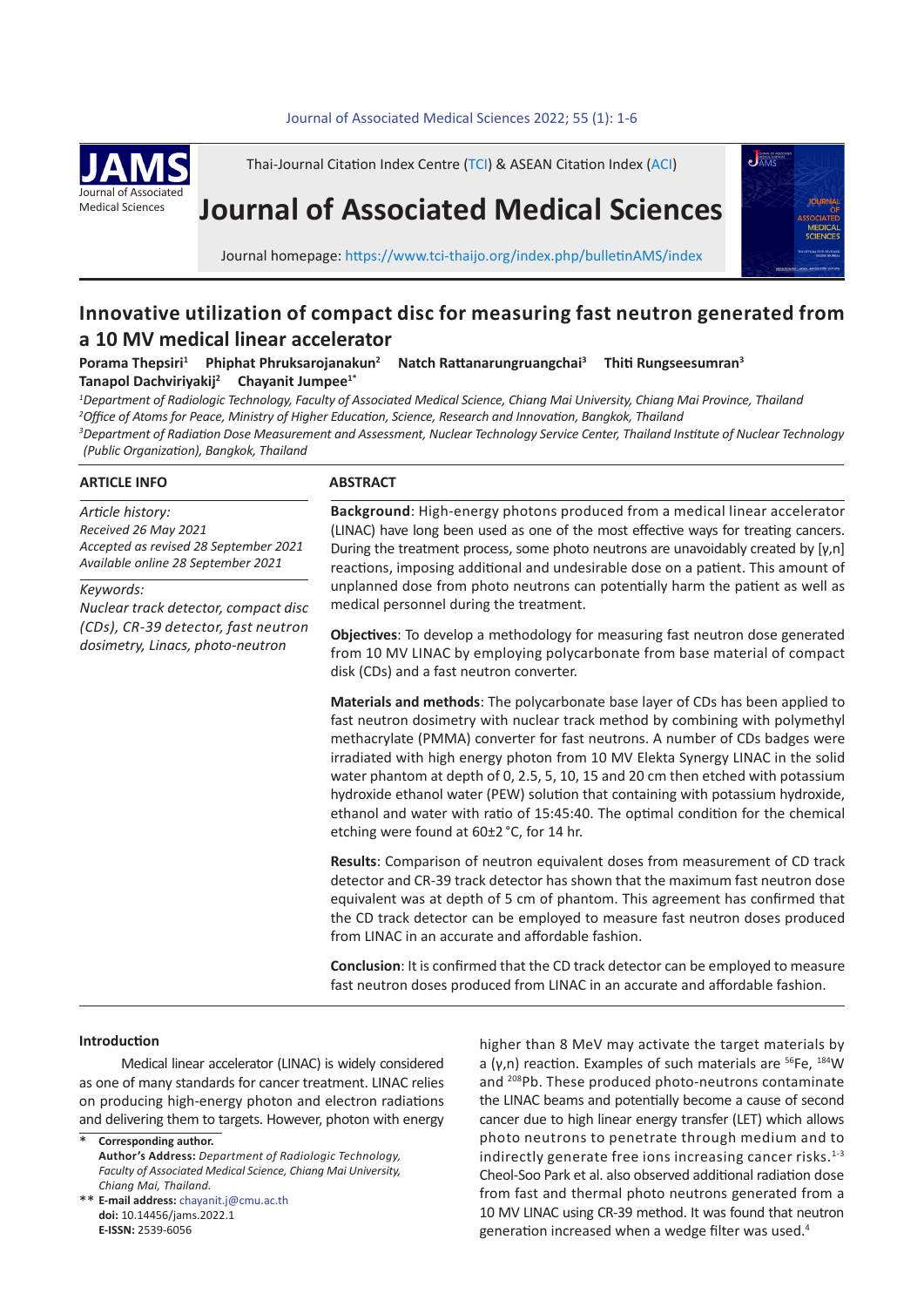However, there is no evidence that excessive dose from contaminating photo neutrons is taken into consideration during the radiation treatment planning. It is partly because of complex nature of neutron interactions, suitable neutron dosimeter and radiation measurements for high-energy and fast neutrons.

There were various methods used to measure photo neutron dose generated during radiation treatment with LINAC.<sup>5</sup> Hassan Ali Nedaie et al. used thermo-luminescent dosimeter (TLD) to measure neutron generated from Varian and Elekta LINAC and compared TLD600 and TLD700 measurements with MCNP calculations. The comparison showed that TLD600 and TLD700 were not suitable dosimeters for neutron dosimetry inside LINAC due to extremely high photon flux. They concluded that MCNP was more suitable.<sup>6</sup> MCNP, Monte Carlo N-Particle Transport Code System, is a three-dimension computational transport code that can be used practically for all particles and all energies with all reactions given in a particular cross-section evaluation such as ENDF/B-VI. Applications for the code are quite broad, including neutron dosimetry. MCNP5 development has begun in 1994 as a code merger of MCNP4B<sup>7</sup> and LAHET 2.8<sup>8</sup> and constantly been developed. In addition, the most common neutron measurement method is using neutron detectors,  $BF_3$  or <sup>3</sup>He gas-filled proportional counter,  ${}^{6}Li$ glass scintillator. Most of neutron detectors are only applicable in the thermal region. However, they are made possible for fast neutron detection by incorporating hydrogenous materials in Bonner sphere systems. Activation foil has an advantage that it is transparent to radiation in the treatment field. However, using activation foil comes with an expense for a need of a gamma spectrometry system which is usually not available on site. Solid-state nuclear track detectors (SSNTDs) are a passive method for neutron measurement, which can register charged particles by the neutron-induced damage caused along their interaction path. SSNTDs in the market are called differently, depending on their types and manufacturers. Their backbone materials are made of a variation of plastic polymers such as Cellulose nitrate, Allyl diglycol carbonate, Diethylene glycol bis (allyl carbonate) and Polycarbonate.<sup>9</sup> These plastic polymers are electrical insulators that can readily register ion tracks. However, neutrons cannot leave ion tracks on these plastic polymers as they are neutral particles. The plastic polymers must then be doped with converters before being used as a neutron detector. One of the most common SSNTDs is CR-39 detector due to its ability to measure both thermal and fast neutrons with appropriate neutron converter and chemical etching method. CR-39 detector is responsive to a wide range of neutron energy while it is insensitive to gamma, beta, ultraviolet (UV) and x-ray. In addition, neutron tracks produced in CR-39 detector are easily assessed by a microscope.<sup>9</sup> A need to import CR-39 detector makes it less economical for domestic use. Makrofol-polycarbonate has been a frequently used base material for neutron detectors.<sup>10, 11</sup> and that Makrofol and equivalent polycarbonates are widely used as a basic structural material for compact discs (CDs). An attempt to reprocess used CDs as SSTNDs would make neutron dose assessment more readily available and more

economical.

This study was aimed to develop a methodology (or technique) for measuring fast neutron dose generated from 10 MV LINAC, which is the most common model of medical LINACs in THAILAND, by using polycarbonate from base material of CDs and a particle converter. Equivalent doses obtained from the prototype are compared with results from CR-39 neutron detector for evaluating the accuracy and applicability of this technique in the actual cancer treatment and planning.

#### **Materials and methods**

#### **Preparation of CDs fast neutron track detector (CDs detector)**

The new CDs (Princo, CD-R 700MB 56X) were used in this study. CDs were scraped out of lacquer, acrylic and metal layers and were left with only a polycarbonate layer. CDs were cut into rectangular badges with 2-cm wide and 7-cm long. The rectangular pieces are smeared with neutron converter composing of boron powder. Boron can capture thermal neutrons and release alpha particles through <sup>10</sup>B(n, α)<sup>7</sup>Li reactions and polymethyl methacrylate or acrylic (PMMA), a hydrogenous material, can convert fast neutrons into recoil proton by elastic scattering. Each badge is segmented into four regions with different material modification. The first region is the original CD material without any modification. The second region only has aluminium tape applied on its ssible surface. The first two regions are designed to control regions nous for this study. The third region has boron converter attached as an each its surface by aluminium tape. The fourth region has PMMA the original converter attached to its surface. Cadmium sheet is applied converter attached to its surface. Cadmium sheet is applied th an across all regions to make sure that only fast neutrons interact which with the badge. This experimental setup is demonstrated in track Figure 1.  $s$  regions are designed to the surface. Caufflum sheet is applied to the third region  $r$ 



*Figure 1. CDs track detector composed of first layer of a: CDs base (polycarbonate),*  **Figure 12** *b: second layer of various neutron convertor, c: covered with cadmium* sheet, and d: side view illustrating diagram of CDs track detector.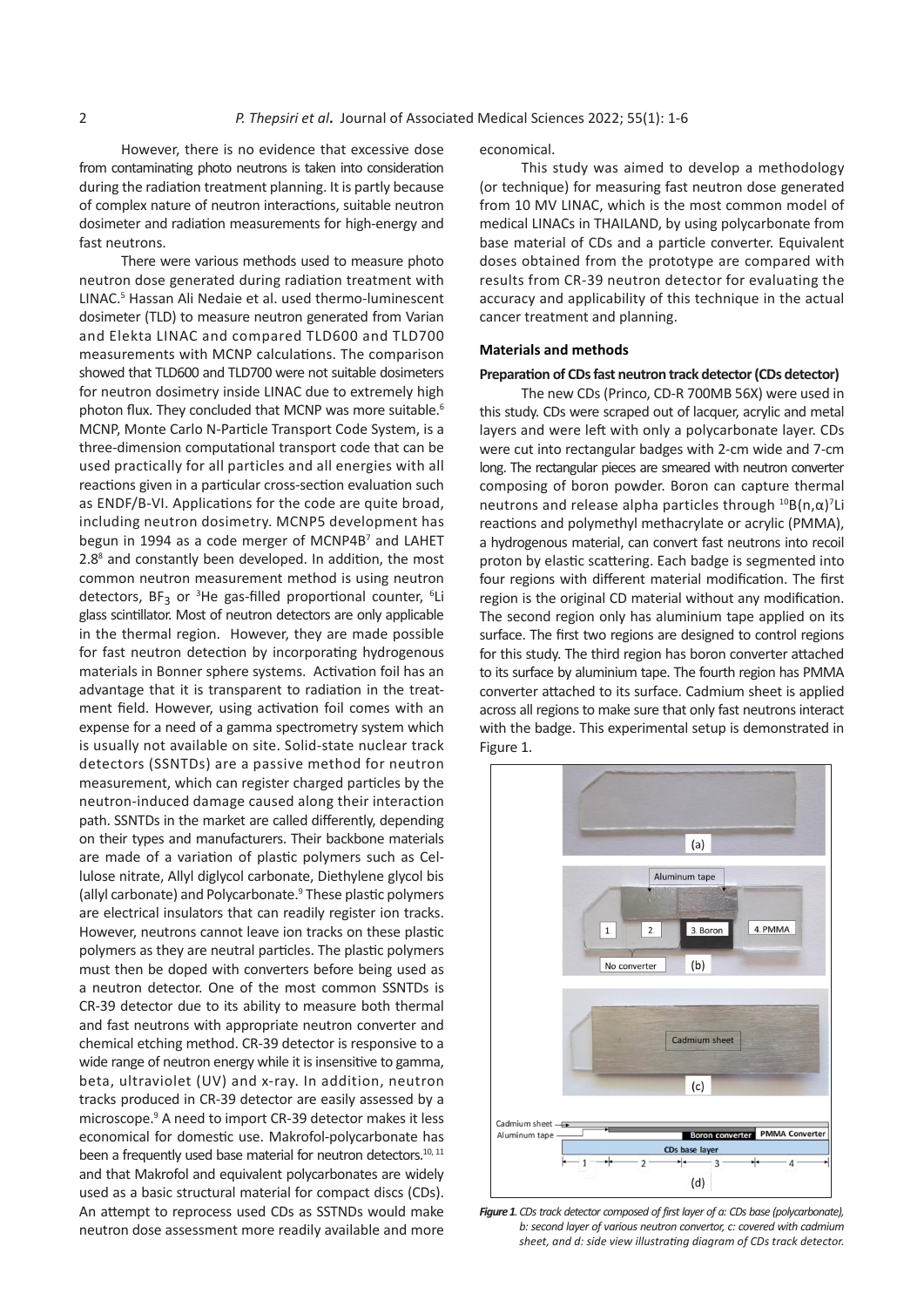#### **Irradiation**

The 10 MV Elekta Synergy LINAC (Elekta AB, Stockholm, Sweden) at Lampang Cancer Hospital was used to irradiate a number of CDs badges. The irradiating conditions were set on the LINAC to deliver an irradiation dose of 200 Monitor Unit (MU) or 2 Gy prescribed dose. Note that the gantry and collimator angle were positioned at 0° vertically oriented, **Facture 1** is the calibration or pointing down at the couch table and the distance between source and phantom surfaces (SSD) was equal to 80 cm. A 30 cm x 30 cm x 20 cm rectangular cuboid water phantom (GAMMEX RMI®, Middleton, WI, U.S.A) was used in this study and was placed in an irradiation area at position of isocenter with radiation field size as 10 cm x 10 cm. The CD badges were placed at five different depths: 0, 2.5, 5, 10 and 20 cm from the phantom surface as shown in Figure 2. The phantom was exposed to the radiation for three times. 2.5, 5, 10 and 20 cm from the phantom surface as shown in **Figure 2.** The phantom was exposed to the radiation for three times.



**Figure 2**. Irradiation set up (a) in room with (b) hole of bolus, and (c) side **Chemical etching on CDs detector** An etching chemical for polycarbonate track detectors used in this study was a mixed solution called *view illustrating diagram of irradiation set up.*

## **Chemical etching on CDs detector**

An etching chemical for polycarbonate track detectors used in this study was a mixed solution called PEW<sup>12, 13</sup> which was composed of 15%, 40% and 45% of potassium hydroxide (KOH), ethanol (C<sub>2</sub>H<sub>5</sub>OH) and water (H<sub>2</sub>O), respectively. After irradiations, the CDs track detector badges were etched in PEW solution at 60±2 °C, 70±2 °C and 80±2 °C. The etching time was set from 0 to 24 hours. After etching, the badges were washed with 56 % ethanol and deionized (DI) water, and subsequently dried in dry (or dehumidified) air at room temperature. Then the etched track (etch pit) images generated on CDs track detector at position of 4. Five randomly chosen areas of 2.65 mm<sup>2</sup> from PMMA converter were counted for several tracks using a digital microscope with 100X magnification. Subsequently, the track density was

calculated to find the most optimal chemical etching conditions.

#### asea to madrate a<br> **Fast neutron dose calibration**

 $m_{\text{max}}$  magnification. The CDs track detector badges were irradiated with  $\epsilon$ doses ranging from 500 µSv to 100 mSv. The experimental<br>equal to 80 cm. A cotup was shown in Figure 3. After irradiation the badges d water phantom and the experimental setup was shown in the experimental setup was shown in the experimental set<br>I was used in this were etched with optimal conditions and track densities was used in this<br>rea at position of were subsequently calculated. the neutron irradiation facility equipped with a 50 Ci  $^{241}$ AmBe neutron source at Thailand Institute of Nuclear Technology or TINT. The irradiation times were adjusted to achieve neutron setup was shown in Figure 3. After irradiation the badges



**Figure 3.** Fast neutron dose calibration set up. *Figure 3. Fast neutron dose calibration set up.*

### **Comparison of fast neutron equivalent dose from CDs track with CR-39**

neutron equivalent dose of CDS detector and CR-39 detector. The statistical method of independent t-test with *p* value equal to 0.05 was used to compare calculated neutron equivalent dose of CDs detector and CR-39 detector.

#### **Results**

#### in **Figure 4.** At temperature of 60 °C, the track densities gradually increase with increasing etching time and **Optimization of chemical etching parameters of CDs detector**

**readion degain of the maximum at about 14 hours. Similar behaviors were observed in case of 71 and 80 °C when the 70 °C when the 70 °C when the 80 °C when the 80 °C when the 80 °C when the 80 °C when the 80 °C when the 80**  $\frac{m_{\text{min}}}{\text{min}}$  at various PEW solution temperatures are shown in Figure **the surface are the surface are surface are surface are surface are surface are surface are process.** At temperature of 60 °C, the track densities gradually increase with increasing etching time and reach the maximum e of holus, and (c) side at about 14 hours. Similar behaviors were observed in case t up.  $\sim$   $\frac{1}{2}$  of 70 °C and 80 °C when the maximums were found at 10 hours and 20 hours, respectively. While longer etching time is needed to retrieve the tracks formed at greater depth, the tracks formed near the surface are worn away ate track detectors in the process. As a result, the track densities start to decline ed PEW<sup>12, 13</sup> as the etching times increase. It is important to point out 45% of potassium the effect of increasing PEW solution temperature. At expected. As expected, the track density is proportional to experimental to experiment of 80 °C, the corroding reaction takes place the water  $\binom{n}{2}$ ,  $\binom{n}{2}$  competitive of solid  $\binom{n}{2}$ . We set comparison takes place the detector badges are a number rate and directly contributed to a number of tracks than a number of tracks den<br>Let  $\infty$  and 80<sup>+2</sup> °C. Cobserved tracks which are less than a number of tracks  $\frac{1}{2}$  cand  $\frac{1}{2}$  c.  $\frac{1}{2}$  conserved tracks which are ress than a number of neutron energy of neutron energy,  $\frac{1}{2}$  cand  $\frac{1}{2}$  c. of 3. After etching, actually store. Based on these preliminary results, the chemical parameters for this study are the PEW solution temperature of 60 °C and the etching time of 14 hours. The 100X magnification microscopic images of tracks attributed from the CDs track detector at various etching time in PEW solution at 60±2°C as shown in Figure 5. Nevertheless, etching condition at temperature of 50°C should be done to consider the optimum parameter.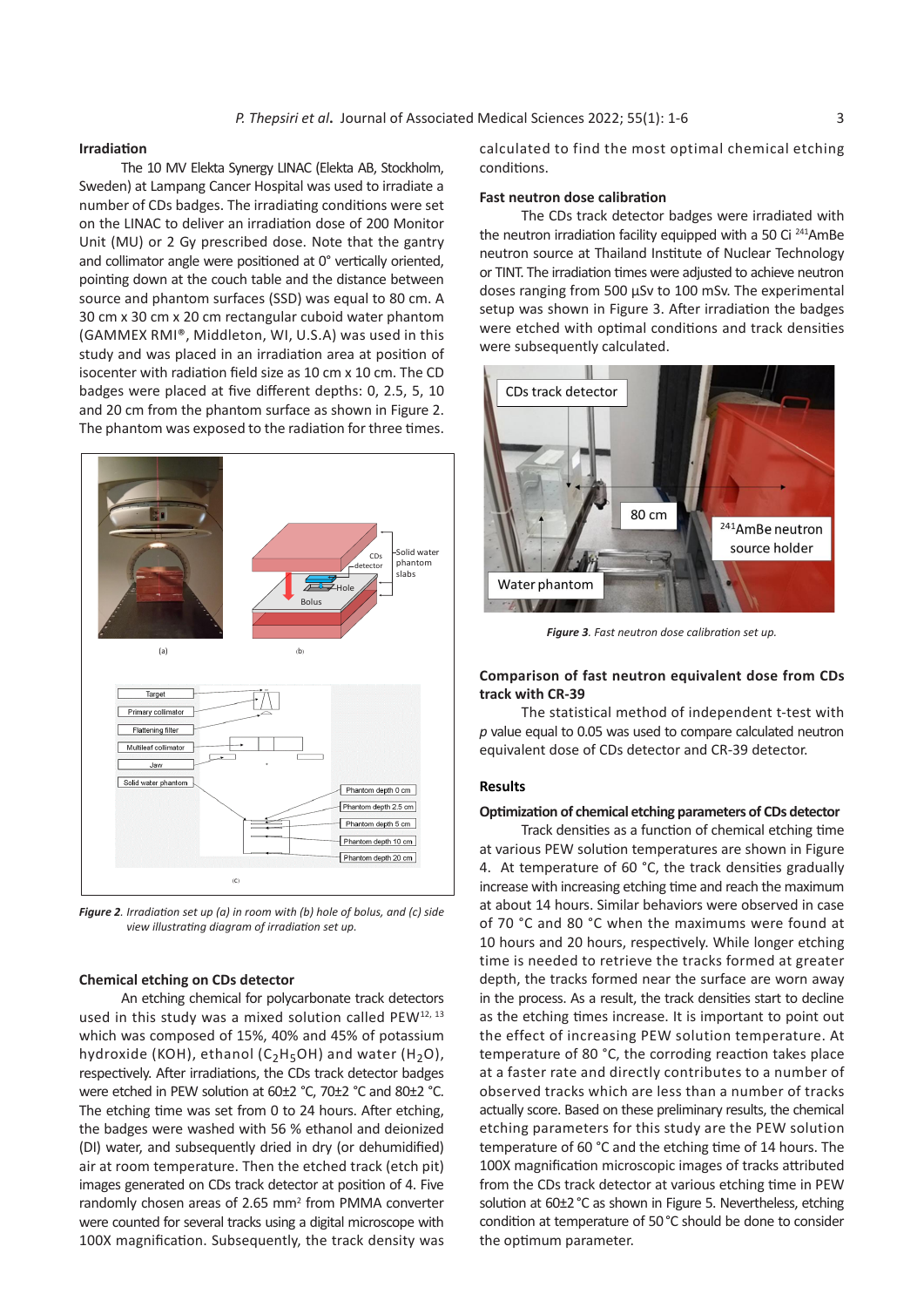The CD track detector badges, which were previously irradiated at TINT to receive a number of different neutron doses were etched at specified conditions to study the relationship between track densities and equivalent doses. As expected, the track density is proportional to equivalent dose as shown in Figure 6. and their relationship can mathematically be explained by a power equation:  $y=5E-08x^{2.2988}$  (R<sup>2</sup>=0.9618). This was found to be in contrast to a number of studies $14, 15$ which indicate linear relationship between track density and increasing likelihood of counting errors. A neutron equivalent dose. A reason for this discrepancy was can be increased to reduce statistical e thought to be a wide range of neutron energy, from 0.048 to cobserved in this study.

6 mentioned studies. However, large standard deviation of  $\frac{1}{2}$  angle of heation energy nomine to to  $\frac{1}{2}$  observed in this statificant. 96.4 mSv, considered in this study. The CD track detectors are likely to have different response functions across this wide range of neutron energy. As a result, a power relationship is obtained when attempting to fit all data with one function. The dose calibration had been performed at both low and high dose, the result would be more conformed with other track densities was observed that at high dose due to an increasing likelihood of counting errors. A number of repetitions can be increased to reduce statistical errors of track density observed in this study.



**Figure 4.** Average track density (Track/cm2 *Figure 4. Average track density (Track/cm<sup>2</sup> ) as a function of chemical etching time in CDs track detectors etched in PEW solution at 60°C, 70°C and 80°C.*



Figure 5. The 100X magnification microscopic images of tracks obtained from the CDs track detector at various etching time in PEW solution at 60±2 °C. etching time in PEW solution at 60±2 °C.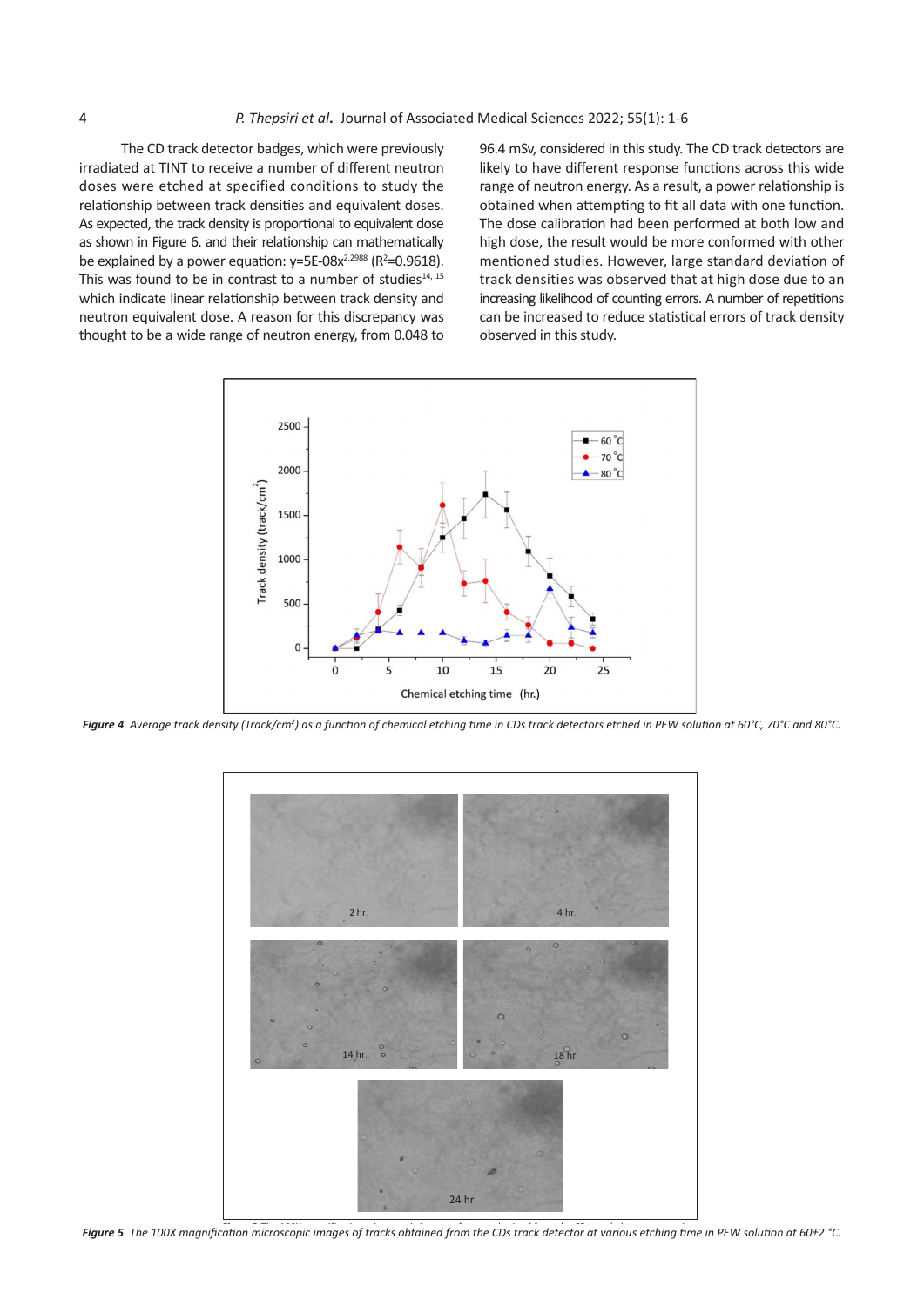

*Figure 6. Relationship between the track density and the fast neutron equivalent dose, obtained from 241AmBe neutron source.*

#### **Comparison of fast neutron equivalent dose from CDs track with CR-39**

Table 1 shows equivalent doses from fast neutrons as a function of depths in the water phantom using the CD track detector and CR-39 detector. The equivalent doses have high values at the surface, decrease at the depth of 2.5 cm and reach their maximums at the depth of 5 cm.

However, results from this study are different from those from other studies<sup>16</sup> because different LINACs in all studies have different configurations which may lead to different neutron spectrums and intensities. The maximum equivalent doFses at the surface for the CD track detector and CR-39 detector can be explained by the fact that the fast neutron converters in both cases can effectively produce protons which can tally permanent tracks on the phantom surface. As the fast neutrons continue their journey deeper into the water phantom, they are expected to lose energy due to collision or to get absorbed by hydrogen. These phenomenons dominate fast neutrons in the region from the surface to the depth of 5 cm, causing equivalent doses to decrease. Nonetheless, some LINACs are able to produce fast photo neutrons which can penetrate deeper into the water phantom. These photo neutrons play an important role in making the equivalent doses at 5 cm the highest. Statistically, independent t-test between the CD track detector and CR-39 detector reveals that equivalent doses at the phantom depths of 0, 2.5, 5 and 20 cm are not significantly different with a p value equal to 0.05. However, the results between the two cases are significantly different at the phantom depth of 10 cm.

Mean free path of neutrons from a 10 MV LINAC Model Elekta Synergy with an average energy of 2 MeV in water is about 4 to 5.5 cm. $^{17}$  Since the neutrons are expected to travel approximately 4 to 5.5 cm before undergoing any reaction with the water medium, both CD track detector and CR-39 detector register maximum equivalent doses at the phantom depth of 5 cm and score lower equivalent doses as it is getting deeper into the water phantom.

Shagholi N et.al.<sup>18</sup> evaluated equivalent doses on a tissue-like material from neutrons generated from LINAC Elekta at two distinct energies of 10 and 18 MV. The study measured equivalent doses at various depths: 0, 1, 2, 2.5, 3.3, 4, 5 and 6 cm, using TLD600 and TLD700 and compared them to equivalent doses calculated by MCNP code. The study by Shagholi N *et.al*. also exhibited a similar behavior of equivalent doses which increase from the surface, reach maximum at the depth of 5 cm and decrease at further depths. Therefore, this early study of using the CD track as a fast neutron detector has shown a promising sign to an innovative and economical approach for measuring collateral equivalent doses in cancer treatment.

**Table 1** Fast neutron equivalent dose as a function of depth (d) in the solid water phantom using CD track detector and CR-39 detector.

| <b>Phantom</b><br>depth (cm) | Fast neutron equivalent dose (mSv/Gy) |                        |
|------------------------------|---------------------------------------|------------------------|
|                              | <b>CDs track detector</b>             | <b>CR-39 detector</b>  |
|                              | $(1.32\pm0.02)$ E-01                  | (1.28±0.77) E-01       |
| 2.5                          | $(1.14\pm0.01)$ E-01                  | $(1.10\pm0.05)$ E-01   |
| 5                            | $(1.32\pm0.05)$ E-01                  | $(1.63\pm0.85)$ E-01   |
| 10                           | $(3.70 \pm 0.2)$ E-02                 | $(1.28 \pm 0.44)$ E-01 |
| 20                           | $(2.50\pm0.4)$ E-02                   | (5.70±5.70) E-02       |

#### **Conclusion**

The CD track, whose foundation material is polycarbonate, together with PMMA and cadmium sheet, which etched with PEW solution at 60±2°C, is proved to be reasonably accurate and affordable for measuring equivalent doses from fast neutrons generated from LINAC. In addition, the technique helps address a problem with electronic waste to some degree. An immediate future work to further develop the technique will include an investigation of the efficiency of PMMA sheet as a fast neutron converter. Neutron dose calibration should be done seperately for low and high neutron energy range for better precision and accuracy.